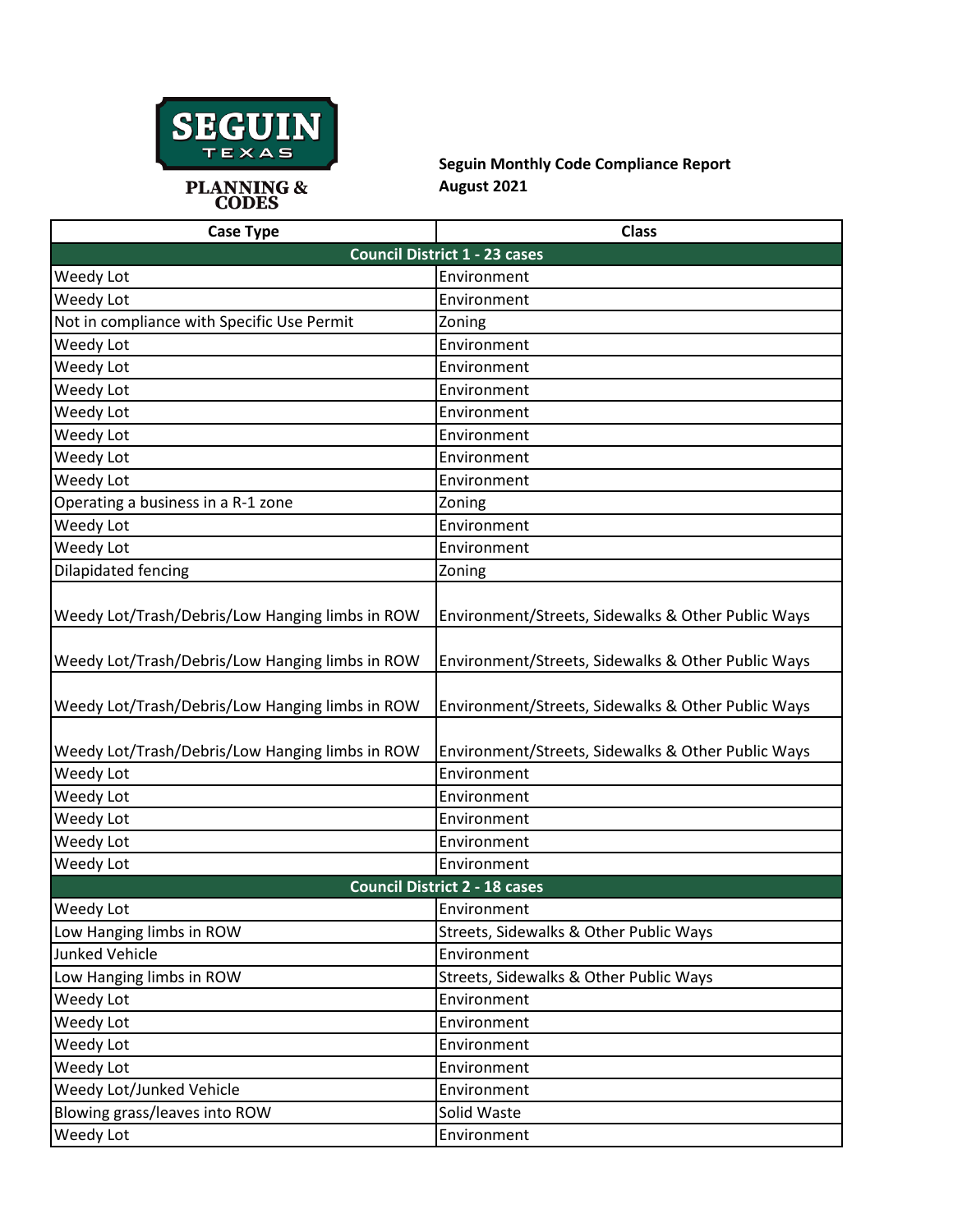| <b>Trash</b>                            | Environment                                        |  |
|-----------------------------------------|----------------------------------------------------|--|
| Unpermitted construction                | <b>Buildings &amp; Building Regulations</b>        |  |
|                                         |                                                    |  |
| Weedy Lot/Obstruction of intersection   | Environment/Streets, Sidewalks & Other Public Ways |  |
| Weedy Lot                               | Environment                                        |  |
| Obstruction of sidewalk                 | Streets, Sidewalks & Other Public Ways             |  |
| Living in a RV                          | Zoning                                             |  |
| <b>Weedy Lot</b>                        | Environment                                        |  |
|                                         | <b>Council District 3 - 14 cases</b>               |  |
| No Garbage Service                      | Solid Waste                                        |  |
| No Garbage Service                      | Solid Waste                                        |  |
| No Garbage Service                      | Environment                                        |  |
| No Garbage Service                      | Solid Waste                                        |  |
| No Garbage Service                      | Solid Waste                                        |  |
| No Garbage Service                      | Solid Waste                                        |  |
| No Garbage Service                      | Solid Waste                                        |  |
| No Garbage Service                      | Solid Waste                                        |  |
| No Garbage Service                      | Solid Waste                                        |  |
| Weedy Lot                               | Environment                                        |  |
| Weedy Lot                               | Environment                                        |  |
| Weedy Lot                               | Environment                                        |  |
| Weedy Lot                               | Environment                                        |  |
| Obstruction of Intersection             | Streets, Sidewalks & Other Public Ways             |  |
|                                         | <b>Council District 4 - 17 cases</b>               |  |
| Low Hanging limbs in ROW/Obstruction at |                                                    |  |
| Intersection                            | Streets, Sidewalks & Other Public Ways             |  |
| Weedy Lot                               | Environment                                        |  |
| Weedy Lot                               | Environment                                        |  |
| Weedy Lot                               | Environment                                        |  |
| Weedy Lot                               | Environment                                        |  |
| Weedy Lot/Tires/Stagnant water          | Environment/Health & Sanitation                    |  |
| <b>Junked Vehicle</b>                   | Environment                                        |  |
| Weedy Lot                               | Environment                                        |  |
|                                         |                                                    |  |
| Weedy Lot/Low hanging limbs in ROW      | Environment/Streets, Sidewalks & Other Public Ways |  |
| Low hanging limbs in ROW                | Streets, Sidewalks & Other Public Ways             |  |
| <b>Unsecured structure</b>              | <b>Buildings &amp; Building Regulations</b>        |  |
| <b>Trash/Junked Vehicles</b>            | Environment                                        |  |
|                                         |                                                    |  |
| Weedy Lot/Low hanging limbs in ROW      | Environment/Streets, Sidewalks & Other Public Ways |  |
| Storage of vehicles on vacant lot       | Zoning                                             |  |
| Weedy Lot                               | Environment                                        |  |
| Obstruction of Intersection             | Streets, Sidewalks & Other Public Ways             |  |
| Trash                                   | Environment                                        |  |
| <b>Council District 5 - 14 cases</b>    |                                                    |  |
|                                         |                                                    |  |
|                                         |                                                    |  |
| Weedy Lot<br>Weedy Lot                  | Environment<br>Environment                         |  |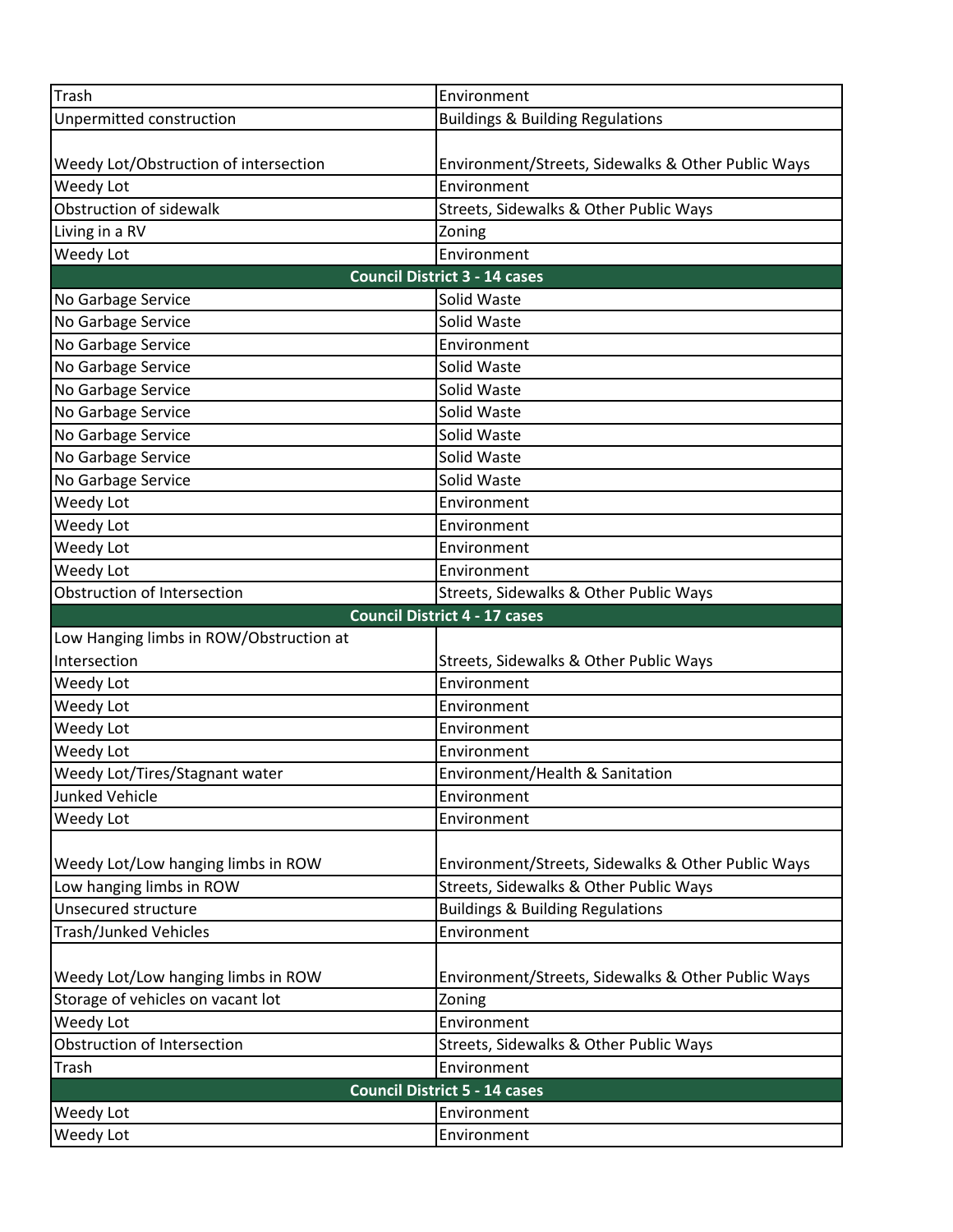| Trash/Weedy Lot                                   | Environment                                        |  |
|---------------------------------------------------|----------------------------------------------------|--|
| Weedy Lot                                         | Environment                                        |  |
| Weedy Lot                                         | Environment                                        |  |
| Weedy Lot                                         | Environment                                        |  |
| Weedy Lot                                         | Environment                                        |  |
| Weedy Lot                                         | Environment                                        |  |
| Refrigerator                                      | <b>Offenses and Miscellaneous Provisions</b>       |  |
| Weedy Lot                                         | Environment                                        |  |
|                                                   |                                                    |  |
| Junked Vehicle/Obstruction of intersection        | Environment/Streets, Sidewalks & Other Public Ways |  |
| Unsanitary living conditions                      | <b>Buildings &amp; Building Regulations</b>        |  |
| Trash                                             | Environment                                        |  |
| Obstruction of sidewalk                           | Streets, Sidewalks & Other Public Ways             |  |
|                                                   | <b>Council District 6 - 28 cases</b>               |  |
| No Garbage Service                                | Solid Waste                                        |  |
| No Garbage Service                                | Solid Waste                                        |  |
| Weedy Lot                                         | Environment                                        |  |
| No Garbage Service                                | Solid Waste                                        |  |
| No Garbage Service                                | Solid Waste                                        |  |
| Weedy Lot                                         | Environment                                        |  |
| Trash/Weedy Lot                                   | Environment                                        |  |
| Weedy Lot                                         | Environment                                        |  |
| Weedy Lot                                         | Environment                                        |  |
| Weedy Lot                                         | Environment                                        |  |
| Weedy Lot                                         | Environment                                        |  |
| Weedy Lot                                         | Environment                                        |  |
| Operating a business in a R-1 zone                | Zoning                                             |  |
| RV in floodway                                    | <b>Buildings &amp; Building Regulations</b>        |  |
| Weedy Lot                                         | Environment                                        |  |
| Weedy Lot                                         | Environment                                        |  |
| Weedy Lot/Brush                                   | Environment                                        |  |
| Weedy Lot/Brush                                   | Environment                                        |  |
| Operating a business in a R-1 zone/High number of |                                                    |  |
| unrelated occupants living together               | Zoning                                             |  |
| Weedy Lot                                         | Environment                                        |  |
| Blowing grass/leaves into ROW                     | Solid Waste                                        |  |
| Trash                                             | Environment                                        |  |
| Weedy Lot                                         | Environment                                        |  |
| Weedy Lot                                         | Environment                                        |  |
| Weedy Lot                                         | Environment                                        |  |
| Weedy Lot                                         | Environment                                        |  |
| Weedy Lot                                         | Environment                                        |  |
| Cracks in structure                               | <b>Buildings &amp; Building Regulations</b>        |  |
| <b>Council District 7 - 15 cases</b>              |                                                    |  |
| Weedy Lot                                         | Environment                                        |  |
| Low hanging limbs in ROW                          | Streets, Sidewalks & Other Public Ways             |  |
| Low hanging limbs in ROW                          | Streets, Sidewalks & Other Public Ways             |  |